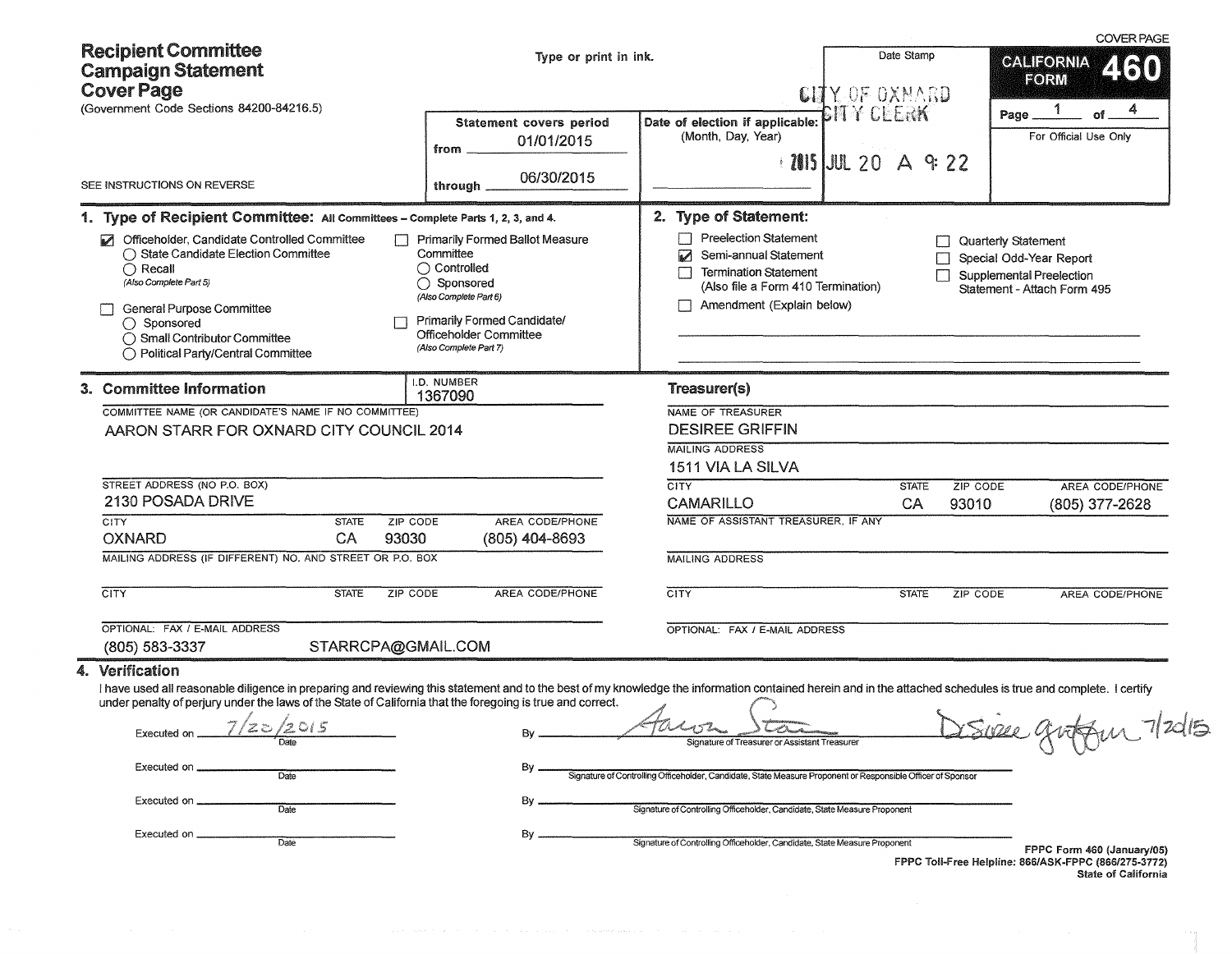#### COVER PAGE - PART 2

|      | CALIFORNIA<br><b>RORU</b> |    |  |
|------|---------------------------|----|--|
| Page |                           | n۴ |  |

#### 5. Officeholder or Candidate Controlled Committee

| NAME OF OFFICEHOLDER OR CANDIDATE |  |
|-----------------------------------|--|

| AARON STARR |  |
|-------------|--|
|             |  |

| OFFICE SOUGHT OR HELD (INCLUDE LOCATION AND DISTRICT NUMBER IF APPLICABLE) |  |
|----------------------------------------------------------------------------|--|
|----------------------------------------------------------------------------|--|

### CITY OF OXNARD COUNCILMEMBER

| RESIDENTIAL/BUSINESS ADDRESS (NO. AND STREET) | <b>CITY</b>      | <b>STATE</b> | ZIP |
|-----------------------------------------------|------------------|--------------|-----|
| 2130 POSADA DRIVE                             | OXNARD, CA 93030 |              |     |

Related Committees Not Included in this Statement: List any committees not included in this statement that are controlled by you or are primarily formed to receive contributions or make expenditures on behalf of your candidacy.

| <b>COMMITTEE NAME</b>    |                              |          | I.D. NUMBER |                       |
|--------------------------|------------------------------|----------|-------------|-----------------------|
|                          |                              |          |             |                       |
| NAME OF TREASURER        |                              |          |             | CONTROLLED COMMITTEE? |
|                          |                              |          | <b>YES</b>  | NO                    |
| <b>COMMITTEE ADDRESS</b> | STREET ADDRESS (NO P.O. BOX) |          |             |                       |
|                          |                              |          |             |                       |
| <b>CITY</b>              | <b>STATE</b>                 | ZIP CODE |             | AREA CODE/PHONE       |
|                          |                              |          |             |                       |
| <b>COMMITTEE NAME</b>    |                              |          | I.D. NUMBER |                       |
|                          |                              |          |             |                       |
|                          |                              |          |             |                       |
| NAME OF TREASURER        |                              |          |             | CONTROLLED COMMITTEE? |
|                          |                              |          | <b>YES</b>  | 1 NO                  |
| COMMITTEE ADDRESS        | STREET ADDRESS (NO P.O. BOX) |          |             |                       |
|                          |                              |          |             |                       |
| <b>CITY</b>              | <b>STATE</b>                 | ZIP CODE |             | AREA CODE/PHONE       |

### 6. Primarily Formed Ballot Measure Committee

NAME OF BALLOT MEASURE

| <b>JURISDICTION</b><br><b>BALLOT NO. OR LETTER</b><br><b>JPPORT</b><br>------<br>'OSE<br><b>Lange 19</b> |  |
|----------------------------------------------------------------------------------------------------------|--|
|----------------------------------------------------------------------------------------------------------|--|

Identify the controlling officeholder, candidate, or state measure proponent, if any.

NAME OF OFFICEHOLDER, CANDIDATE, OR PROPONENT

| OFFICE SOUGHT OR HELD<br><b>I DISTRICT NO. IF ANY</b> |  |  |  |  |
|-------------------------------------------------------|--|--|--|--|
|                                                       |  |  |  |  |

| ISTRICT NO. IF ANY |  |
|--------------------|--|

7. Primarily Formed Candidate/Officeholder Committee List names of officehofder(s) or candidate(s) for which this committee is primarily formed.

| NAME OF OFFICEHOLDER OR CANDIDATE | OFFICE SOUGHT OR HELD | <b>SUPPORT</b><br>OPPOSE        |
|-----------------------------------|-----------------------|---------------------------------|
| NAME OF OFFICEHOLDER OR CANDIDATE | OFFICE SOUGHT OR HELD | <b>SUPPORT</b><br>OPPOSE        |
| NAME OF OFFICEHOLDER OR CANDIDATE | OFFICE SOUGHT OR HELD | <b>SUPPORT</b><br><b>OPPOSE</b> |
| NAME OF OFFICEHOLDER OR CANDIDATE | OFFICE SOUGHT OR HELD | <b>SUPPORT</b><br><b>OPPOSE</b> |

Attach continuation sheets if necessary

FPPC Form 460 (January/05) FPPC Toll-Free Helpline: 866/ASK-FPPC (866/275-3772) State of California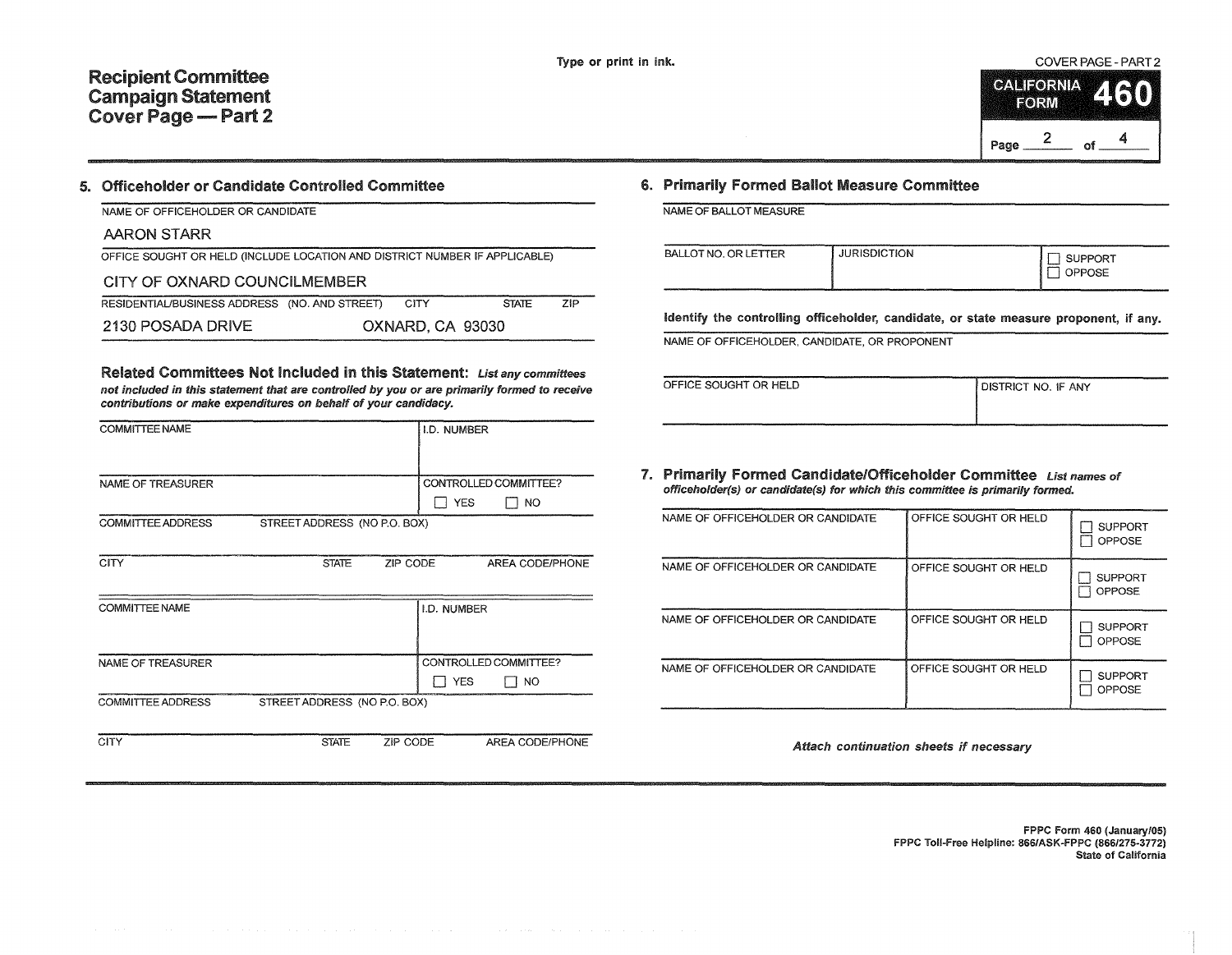| <b>Campaign Disclosure Statement</b>                                                           | Type or print in ink.                                      |                                                                                                                                                                                                                           | <b>SUMMARY PAGE</b>                                  |                                                   |                                                                                      |
|------------------------------------------------------------------------------------------------|------------------------------------------------------------|---------------------------------------------------------------------------------------------------------------------------------------------------------------------------------------------------------------------------|------------------------------------------------------|---------------------------------------------------|--------------------------------------------------------------------------------------|
| <b>Summary Page</b>                                                                            | Amounts may be rounded<br>to whole dollars.                |                                                                                                                                                                                                                           | Statement covers period<br>01/01/2015<br>from $\_\_$ |                                                   | <b>CALIFORNIA</b><br>FORM                                                            |
| SEE INSTRUCTIONS ON REVERSE                                                                    |                                                            |                                                                                                                                                                                                                           | through $\overline{\phantom{a}}$                     | 06/30/2015                                        | Page $\frac{3}{2}$<br>4<br>$=$ of $=$                                                |
| NAME OF FILER<br>AARON STARR FOR OXNARD CITY COUNCIL 2014                                      |                                                            |                                                                                                                                                                                                                           |                                                      |                                                   | I.D. NUMBER<br>1367090                                                               |
| <b>Contributions Received</b>                                                                  | Column A<br>TOTAL THIS PERIOD<br>(FROM ATTACHED SCHEDULES) | Column B<br>CALENDAR YEAR<br>TOTAL TO DATE                                                                                                                                                                                |                                                      | <b>General Elections</b>                          | <b>Calendar Year Summary for Candidates</b><br>Running in Both the State Primary and |
|                                                                                                | 0.00<br>0.00 <sub>1</sub>                                  |                                                                                                                                                                                                                           | 0.00<br>10,000.00                                    |                                                   | 1/1 through 6/30<br>7/1 to Date                                                      |
| 3.                                                                                             | 0.00<br>0.00                                               | $\sim$                                                                                                                                                                                                                    | 0.00<br>0.00                                         | 20. Contributions<br>Received<br>21. Expenditures |                                                                                      |
| 5. TOTAL CONTRIBUTIONS RECEIVED  Add Lines 3 + 4 \$                                            | 0.00                                                       | $\sim$                                                                                                                                                                                                                    | 0.00                                                 | Made                                              |                                                                                      |
| <b>Expenditures Made</b>                                                                       | 0.00                                                       |                                                                                                                                                                                                                           | 0.00                                                 | Candidates                                        | <b>Expenditure Limit Summary for State</b>                                           |
|                                                                                                | 0.00<br>0.00                                               |                                                                                                                                                                                                                           | 0.00<br>0.00                                         |                                                   | 22. Cumulative Expenditures Made*<br>(If Subject to Voluntary Expenditure Limit)     |
| 9. Accrued Expenses (Unpaid Bills) Schedule F, Line 3                                          | 0.00<br>0.00                                               |                                                                                                                                                                                                                           | 0.00<br>0.00                                         | Date of Election<br>(mm/dd/yy)                    | <b>Total to Date</b>                                                                 |
|                                                                                                | 0.00                                                       | $\sim$                                                                                                                                                                                                                    | 0.00                                                 |                                                   |                                                                                      |
| <b>Current Cash Statement</b><br>12. Beginning Cash Balance  Previous Summary Page, Line 16 \$ | 7,328.76                                                   |                                                                                                                                                                                                                           |                                                      | $\mathcal{L} = \mathcal{L} = \mathcal{L}$         | S                                                                                    |
|                                                                                                | 0.00<br>.02                                                | To calculate Column B, add<br>amounts in Column A to the<br>corresponding amounts<br>from Column B of your last<br>reported in Column B.<br>report. Some amounts in<br>Column A may be negative<br>figures that should be |                                                      |                                                   | *Amounts in this section may be different from amounts                               |
| 16. ENDING CASH BALANCE  Add Lines 12 + 13 + 14, then subtract Line 15 \$                      | 0.00<br>7,328.78                                           |                                                                                                                                                                                                                           |                                                      |                                                   |                                                                                      |
| If this is a termination statement, Line 16 must be zero.                                      |                                                            | subtracted from previous<br>period amounts. If this is<br>the first report being filed                                                                                                                                    |                                                      |                                                   |                                                                                      |
| 17. LOAN GUARANTEES RECEIVED  Schedule B, Part 2 \$                                            | 0.00                                                       | for this calendar year, only<br>carry over the amounts                                                                                                                                                                    |                                                      |                                                   |                                                                                      |
| <b>Cash Equivalents and Outstanding Debts</b>                                                  | 0.00 <sub>1</sub><br>10,000.00                             | from Lines 2, 7, and 9 (if<br>any).                                                                                                                                                                                       |                                                      |                                                   | FPPC Form 460 (January/05)<br>FPPC Toll-Free Helpline: 866/ASK-FPPC (866/275-3772)   |

 $\mathcal{A}^{(1)}$